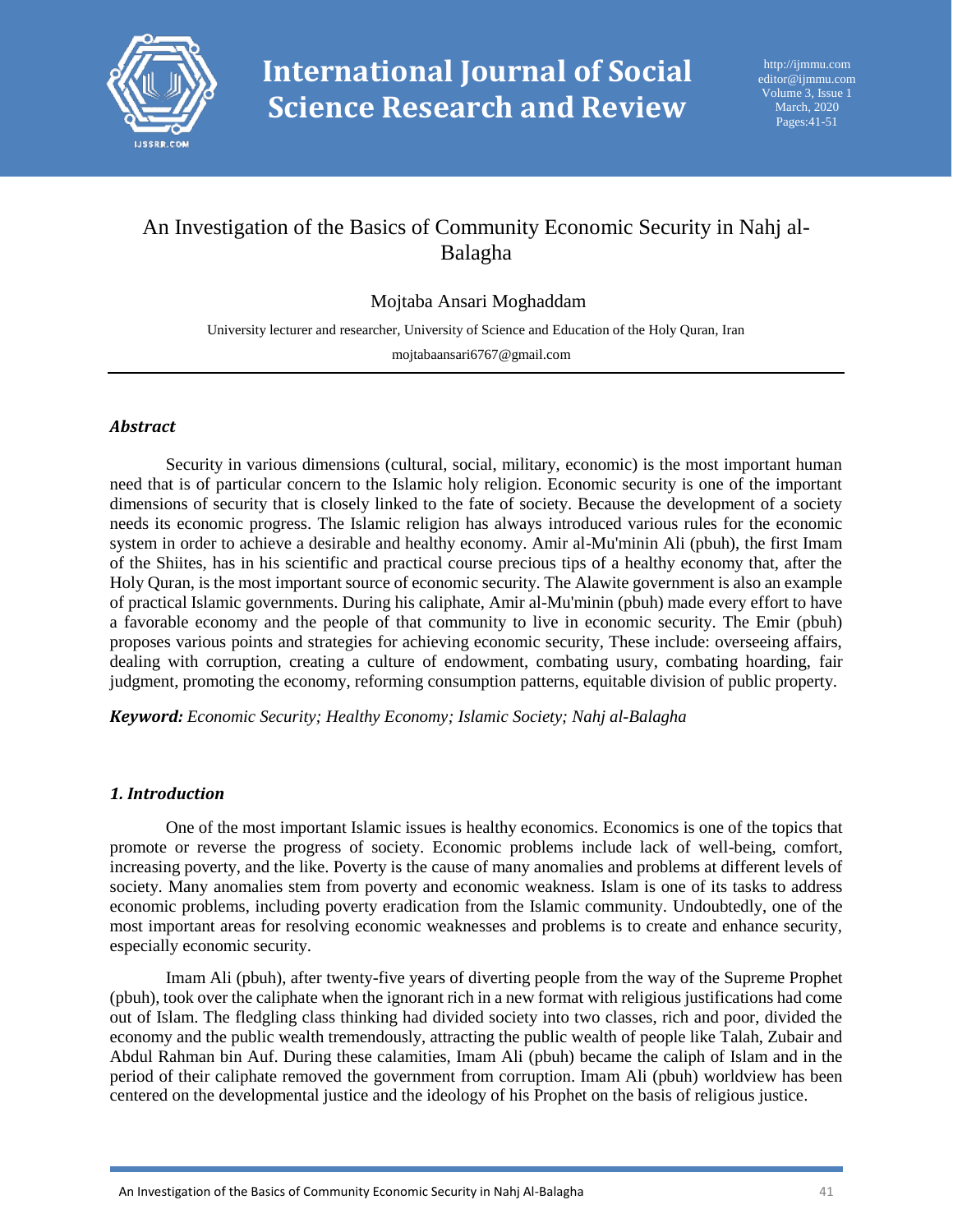

Righteousness and righteousness, Ali (pbuh) is known to all. In his five-year caliphate, he fought for wealth in the society against the wealthy who had come to the wrong path. The Imam (pbuh) did not value the property of the world and believed that the Hereafter was worth more. He did his best to bring economic peace to people's lives and did not let people suffer from economic pressure. He always took the right of the oppressed from the oppressor (Nahj al-Balagha, sermon 3). In Imam Ali's view, the only way out of economic corruption and the repression of the oppressed is the decisive.

Economic security will shorten the reach of extremists and remove poverty from the face of Islamic society. The rule of Alavi's justice as the rule of the Islamic Aswah and the scientific and practical course of the Amir al-Mu'minin (pbuh) can be a good way of achieving the sacred goal of creating and promoting security. Thus, the present study seeks to answer the question of what are the economic security strategies of the society from the point of view of Amir al-Mu'minin (pbuh)?

#### **1-1. The Importance of Research**

One of the most important human needs is economic need. For the sake of life, man has to earn a living by trying to earn a living. Therefore, economics has always been and will continue to be one of the most important personal and social issues of all human beings. The role of economics is not only in the private life and social life of individuals, but also as a variable to consider the content of governments.

Achieving desirable perfection in the country and satisfying the public is the main concern of any government in any country. One of the methods for creating a favorable economic and ultimately economic security of the society is to examine the duties of the people and the agents of society as well as to provide appropriate solutions to the Holy Quran and Islamic narrations (Bahrami, 1396, p 5). But instead a model state can be modeled. The Alawite government is a model of Oswah and a model that was headed by the caliph and its leader, Amir al-Momenin (pbuh).

The pride of our Islamic State is to exemplify the Aliree Sire in governing all the affairs of the Islamic community. The policy that Amir al-Mu'minin (pbuh) presented to the authorities in Nahj al-Balagha has drawn a clear and clear roadmap, so studying the nature and methods of Amir al-Mu'minin (pbuh) and applying those strategies have a major role to play in achieving this goal. It has an important and fundamental state.

Imam Ali (pbuh) was motivated by accepting government, establishing justice and security and protecting the oppressed and oppressed, oppressing the oppressors, and distributing justice among the Muslims and creating the conditions for growth and dynamism and dignity. He has been praised by the Islamic community and ... and his testimony has been to achieve such goals.

#### **1-2. The Present Research Method**

This research is a descriptive-analytical one and is an interdisciplinary research aimed at the development and development of the humanities. Interdisciplinary refers to new areas of science and knowledge that study more than one pure field of knowledge, thereby interdisciplinary research to integrate knowledge, methods and experiences of two or more scientific and specialized fields for cognition and That's a problem to solve. Interdisciplinary science crosses traditional and single-disciplinary boundaries to meet new needs, moving towards the integration of several different sciences. Interdisciplinary research is one of the most important tools that can play an important role in the development of all sciences, especially the humanities. In fact, interdisciplinary research orientations in scientific studies are a necessity, because science cannot be confined to one thing. The development and extension of interdisciplinary research can contribute to the development and development of the humanities and social sciences if they lead to increased scientific convergence of humanities scholars in the field of humanities as well as enhance the scientific ability of researchers and make the humanities more applicable in society. So interdisciplinary scientific research is one of the requirements of the human day, and this is the only way to make all kinds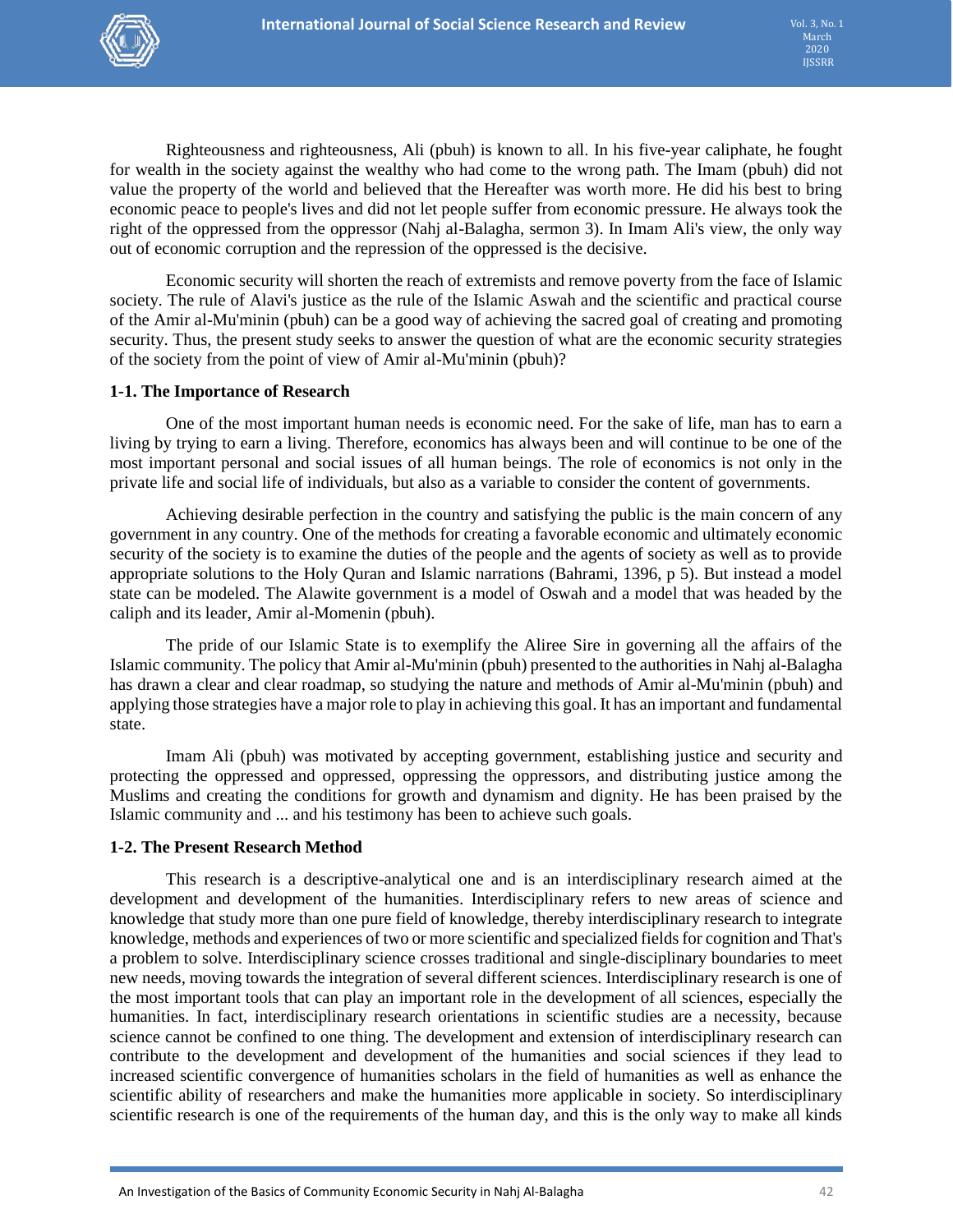

of progress. The data collection method of this research is a library which has been extracted, classified and analyzed by Imam Ali (pbuh) regarding economic strategy with security approach.

# *2. Research Definitions*

The following are the definitions of the main research terms:

#### **2-1. Definition of "Security"**

"Security" from the root of "safe" means "safety and security of the heart and the collective mind." Its principle means "peace of mind, peace of mind, and the disappearance of fear" (Mostafavi, 1368, Vol 1, p 150). "Security" is the term "to achieve a situation where a person or persons is protected or protected by taking or not taking acts of harm and aggression and threats to attain cardiac safety and security" (Lakzai, 2011, p 26).

#### **2-2. Definition of "Economy"**

The term "economy" literally means "adjustment" (Dehkhoda, 1998, under the term economics) and "adjustment in living expenses" (Bastani, 1996, p 110). In a definition of economics, Ragheb Esfahani says, "A favorable economy is absolutely in the middle of something that has both extremes, such as forgiveness that is between exaggeration and vulgarity, and courage that is a state of exhaustion and fear and the like" ( Raghib Esfahani, 1995, Vol 4, p 197).

#### **2-3. Definition of "Economic Security"**

Economic security is one of the levels of security that means "free from threat, anxiety and confidence in the economic field." Some consider economic security to be free from any fear, doubt or ambiguity in fulfilling commitments and demands while ensuring the fruits of wealth, wealth, distribution, and consumption activities. (Boroumand, 2008, p 26). Some also consider economic security as a situation in which production units can carry out long-term planning without worrying about environmental hazards (Zare Shahi, 2000, p 225).

# *3. Brief Introduction of "Nahj Al-Balaghah***"**

The Nahj al-Balagha is the most sacred Shiite religious text and the most prominent Arabic literary text after the Holy Quran, after the Holy Qur'an there is no scripture, commentary and translation in the Islamic culture as much as the Nahjul Balagha. Many of the Arabic and Persian texts adopted by Nahj al-Balagheh were not influenced by any sacred text.

The Noble Book of Nahj al-Balagha contains the words, words and letters of the Amir al-Mu'minin Ali ibn Abi Talib (pbuh) who has spoken or written for different people in various situations. The compiler of this valuable book is Sayyid Razi, Abu Hassan, Mohammad bin Hussein Mousavi.

The word of Amir al-Mu'minin (pbuh) has two special characteristics: first, beauty and eloquence and the unique coherence that has made it "the best word of the creature". Second, its amazing influence and influence; not only at that time, but after fourteen centuries it still affects every listener. Nahj al-Balagha is a book that has been regarded by some of the greatest passages in history to be Nahj al-Balagha. Nahj al-Balagha is not a book that has only literally conquered the summit of eloquence; it is also the content and content of this noble book that follows the Qur'an.

The topics of Nahj al-Balagha, each of which is worthy of discussion and comparison, are as follows: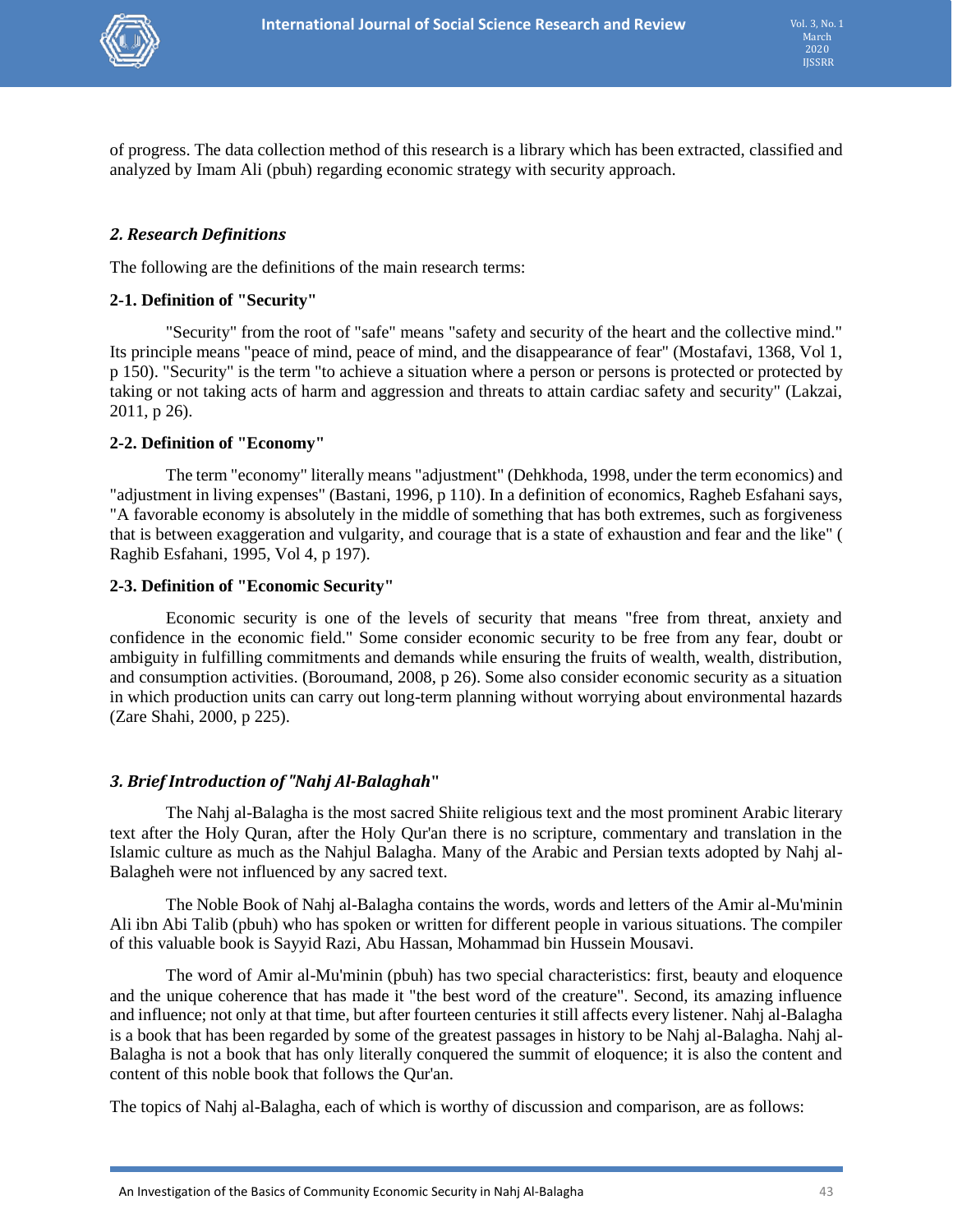Theology and Paranormal; Conduct and Worship; Governance and Justice; Ahl al-Bayt and Caliphate; Preaching and Wisdom; World and World worship; Epic and Courage; Quran; ethics and selfpurification; personalities; and a series of other topics (refer to: Motahhari, No date, p 47).

What is certain is that Ali (pbuh) was an eloquent and divine person, giving many sermons. He has expressed many meaningful and short sentences at various places and times. And he wrote a lot of letters, especially in the time of the caliphate, and the Muslim people were very interested in preserving them. Masoudi, who lived almost a hundred years before Sayyid Radhi (late third and early fourth century AH), in the second volume of the book " mruj al-dhahb" says: What people keep from Ali sermons in different places Have. It reaches four hundred and eighty-eight, Ali (pbuh) said those words without notes and drafts, and people would both take his words and actually enjoy it (Ibid: p 21).

# *4. The Era of Imam Ali (pbuh) and the Era of Muhammad (pbuh)*

Muhammad ibn Abdullah (pbuh) emerged in the Arab region where most of the people were pagan at that time. Individuals openly and without hypocrisy, with a distinctive face and without a mask, are confronted with all their potential against Islam in various cultural, economic, and military spheres. Fighting in this position is easy for the Prophet (pbuh) because the enemy has taken all his means and is struggling to overcome the war and destruction of Islam. The Prophet, peace be upon him, calculates all of the camps of infidelity and, in the face of hard fights, defeats ignorance and ignorant aristocracy in all fields and surrenders to the conquest of Mecca, the ignorant front. In fact, the opposite side of the Prophet (pbuh) was an external enemy, and the Prophet in the whole of the Arabian Peninsula crushes all foreign and most ignorant enemies, the infidels of Quraysh in the context of soft war in the fields of worldview and ideology.

The Prophet (pbuh), after the collapse of this front, confronts another foreign enemy, namely the Jews of the wicked state of Medina, and makes them a humiliating defeat. Most Muslims in Islam and the time of the Prophet (pbuh) are simple-minded, pure-minded Muslims, far from tantalizing, disgusted by the glamor of consumer life, unaware of the material attractions and urban life, fascinated by prophetic and confined to island geography. Arabs were not yet familiar with the corrupt and consuming manifestations of the surrounding civilizations and, as a result, were in complete moral and religious health, deceived, lying, hypocritically, and far from the prophet (pbuh) by the Prophet (pbuh). They were not disturbed on the way. After the Prophet (peace be upon him), the principle of succession in the form of Imamate is ignored, and a group rises to the coup against this principle and presents a fake caliphate, thereby diverting Islamic society. Twenty-five years have passed since the death of the Prophet (pbuh) to the caliphate of Imam Ali (pbuh); During this time, the Muslims of the Prophet's era and the second generation of the revolution who did not understand the time of the Prophet (peace be upon him) were slowly moving away from prophetic culture due to the divergence in religious and political leadership, and in a reactionary movement, ignorant stereotypes. Are promoted in the form of new and emerging typography.

Muslims of the Prophet's era and the new generation in the shadow of Islamic conquests and the conquest of war and cultural links with ancient Roman civilizations and Sasanian Iran, as well as seeing the symbols of urbanization and glamorous material life, welcome worldism and live life. The simple prophetic age turns into the complex life of the age of the caliphate. The wealth of wealth is brought to religious justification, as a result of which the society turns to the motives of religionism and piety to secular deviance, hypocrisy, conservatism and a lack of standing against right and wrong. And the mujahideen, the savages and rent-seekers in the era of the caliphs, have changed the nature and morality of the time of the Prophet (peace be upon him), put them up for sale and auctioned off, offering the nefarious party as the first internal enemies of Imam Ali. Following the camel and in Basra, they prepare for the Jamal war and weaken the internal front of Imam Ali (pbuh) in favor of the foreign front, which is Mu'awiyah.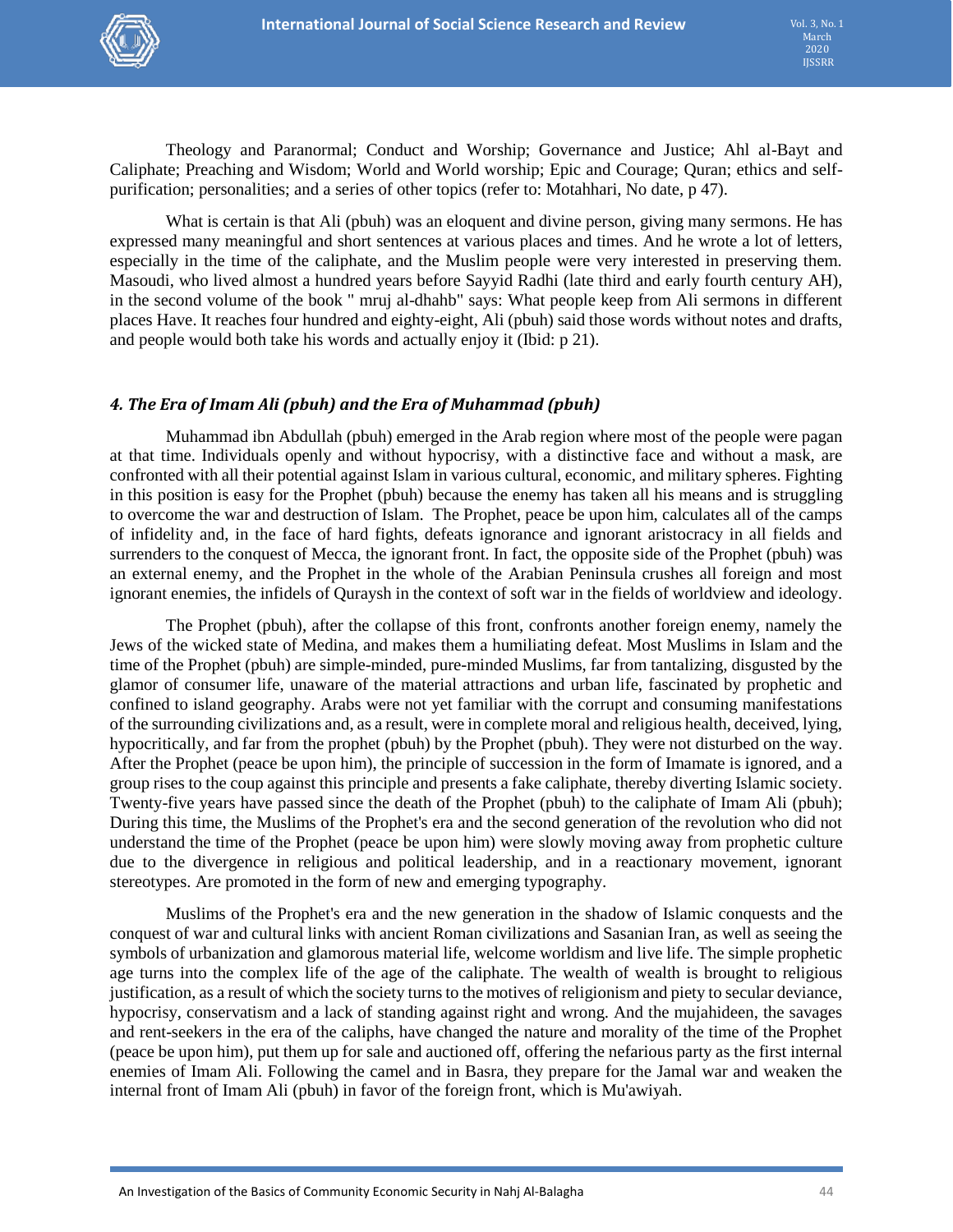

After Othman's assassination, Mu'awiyah Khalaf al-Sadeq Abi Safian, Uthman's beloved Kafir Jahli, on behalf of his predecessors, strengthens the Umayyad Party, With the cover of Islam, revenge is revived on Islam and the Damascus region is centrally divided from the Islamic state, at the head of Qustin fights with the justice of Imam Ali (pbuh), imposing the Sufi war on the Islamic society and waging a Quranic war. The Koran screams. Ultimately, it seeks Hekmat, and out of Hekmat, the opportunists of the left-wing Marxist opportunists, Khawarij Nehrwan, emerge as the second internal enemies of the Imam, whether knowingly or unknowingly, in favor of the foreign front. It means Mu'awiyah and oppose Imam Ali (pbuh) are preparing.

According to the foregoing, it is quite clear that the time of Imam Ali (pbuh) is fundamentally different from that of the Prophet (pbuh) and has its own complexities. The Prophet (pbuh) only faces an external enemy and, as a result, overcomes the problems and eliminates foreign enemies one after the other. But Imam Ali (pbuh) also had many external problems that created problems for his caliphate. So in these circumstances, it will be very difficult to implement economic strategies to promote economic security.

# *5- Strategies for Creating Community Economic Security in Nahj al-Balagha:*

Economics is one of the most important sciences that meets the needs of human beings for survival, which is very important in running a small community or running a community. Given this, it can be said that the economic control of Islamic society is one of the reasons for its survival and survival. If it does not follow the right principles and divine principles, it will not only destroy economic prosperity but will contribute to the spread of corruption in society and lack of security. When the economy is poisoned by haram and roads poisoned by wealthy people, the hope and incentives for healthy production and development in society will diminish and the tendency for unhealthy economies to increase (Khosravi and Lekzai, 2016, P 18).

Here are some of the most important strategies for enhancing the economic security of society, based on the book of Nahj al-Balagha:

#### **5-1. Monitoring Economic Affairs**

The most important principle of the strategic principles of economic security in Islamic society is the strict supervision of economic activists and practitioners; Supervision is first and foremost; If the monitoring is done properly, there will be no insecurity in the economy. From the point of view of Imam Ali (pbuh), though businessmen and economic activists are harmless people, "business people are calm and there will be no fear of militancy" (Nahj al-Balagha / Letter 53). But among them are those who prefer personal gain and profit to fairness and justice and commit treachery and corruption in the marketplace.

#### Imam Ali (pbuh) said in one of the letters:

"Know also that among the merchants there are also those who are narrow-minded, malicious, arrogant, and profane, who only meditate on profits, and sell the goods in whatever way they wish, which is profitable and expensive for all. People in the community have a great disadvantage to the ruler" (Ibid.).

In this way, continuous and unbiased monitoring of economic affairs will prevent and reduce economic corruption; it will bring economic security. It was pointed out that Imam Ali (pbuh) used this principle in various ways and was careful about the affairs of his representatives in order not to make a mistake.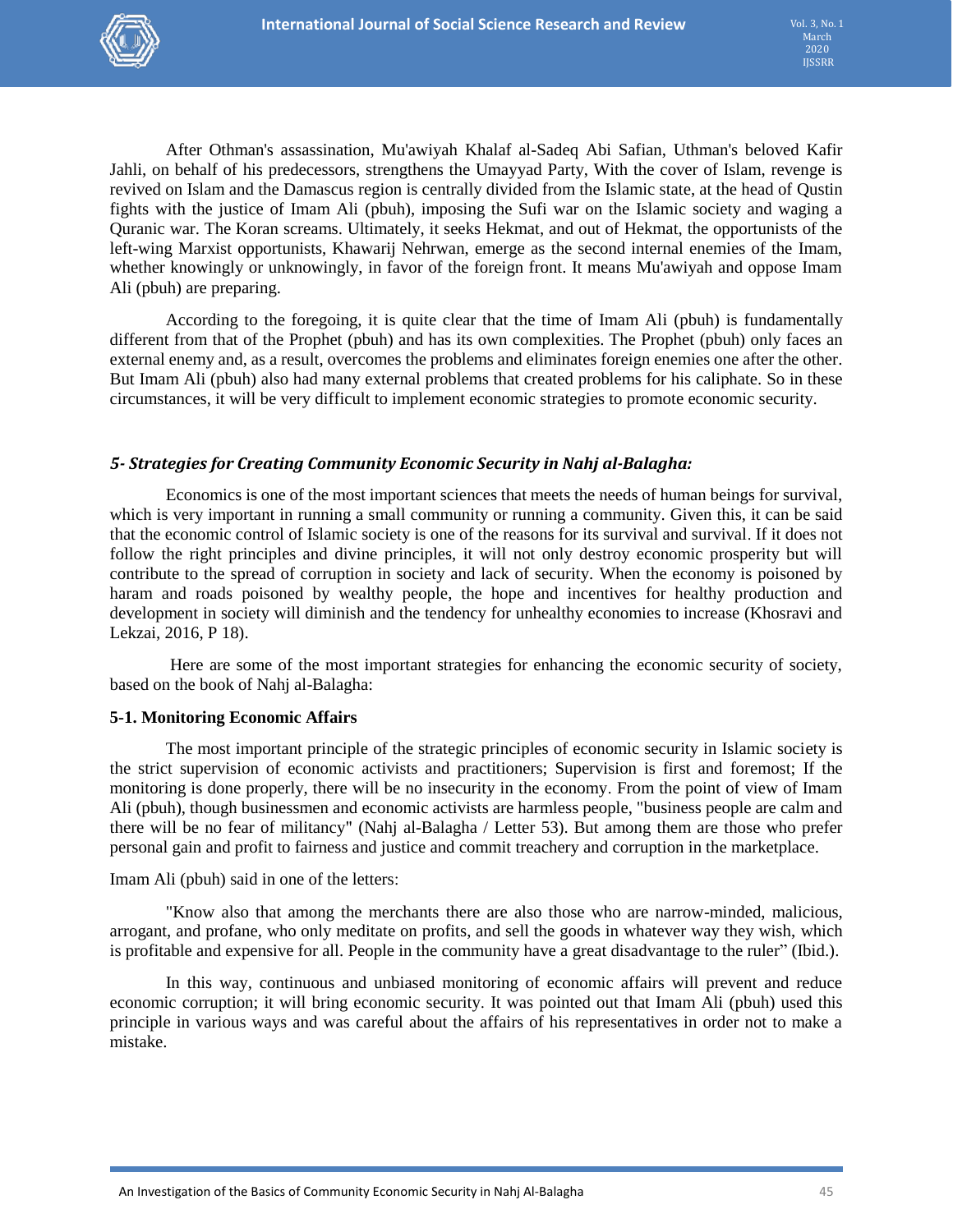

# **5-2. Dealing with Economic Corruptors**

Another way to create economic security is to deal decisively with the economic corruptor; Imam Ali (pbuh) confronts one of the corrupt and treacherous representatives in Beit al-Amal (public property, government property), ordering him to return the Muslim property and punishes him if he disobeys the death penalty:

Imam Ali (pbuh) said:

"Then fear Allah and return their possessions, and if you do not, and God will give me the opportunity to come to you, and strike you with the sword that I have struck with everyone. Hell has become "(Nahj al-Balagha / Letter 41).

The corruptions of the Alawite era and any period can be expressed in two areas:

A) the domain of government and government agents;

B) the field of people and society.

The first area has to be discussed in two respects: one in relation to the top and top managers of society and the other in relation to middle and lower level agents and managers. Of course, there is a close relationship between the corruption of the government and the rulers and the corruption of the people. If the rulers are themselves corrupt, according to the principle of "ملوكهم دين علي الناس" , people will also tend to corruption, and if the people are corrupt, they will also turn the rulers towards corruption. And if they too resist, they will overthrow the righteous rulers by revolt and ... put a corrupt person on the job. This is an undeniable principle that becomes clear with a little deliberation. In the history of all nations, much evidence can be found for this principle.

As such, one of the most important and fundamental strategies of Alawite culture to promote economic security is to create a culture of fighting corruption. People in Islamic society should know that when they commit corruption, they will face punishment and death, otherwise corruption will be pervasive in society and no one will be afraid to do so.

# **5-3. Creating a Culture of Endowment Among the People**

Imam Ali (pbuh) paid special attention to the issue of endowment and charity, which was considered as a developmental move to promote economic security, as endowment and financial forgiveness would eliminate financial poverty, no more. There will be no poverty in Islamic society and it will be a move towards building the utopia. Imam Ali (pbuh) invited his children to forgive and dedicate them, including: The Imam called on people to donate money at various times and Makaren, in his letter of 24 Nahj al-Balagha emphasized on charity.

It should be said that the most important way to advance the far and near future of the Islamic economy is to create a culture of dedication and forgiveness in Islamic society. Giving financial riches to the poor and needy in the community gives financial equality to the poor, just as the Holy Quran has repeatedly ordered. In fact, Um (pbuh) has invited people to pause and pardon in various places.

# **5-4. Dealing with Usury**

Another way to promote economic security is to combat usury. A society that will be free from corruption and insecurity in which usury has no place. The Holy Qur'an has also described this disgraceful economic situation in various places as a war with the Almighty (Baqareah / 279-278).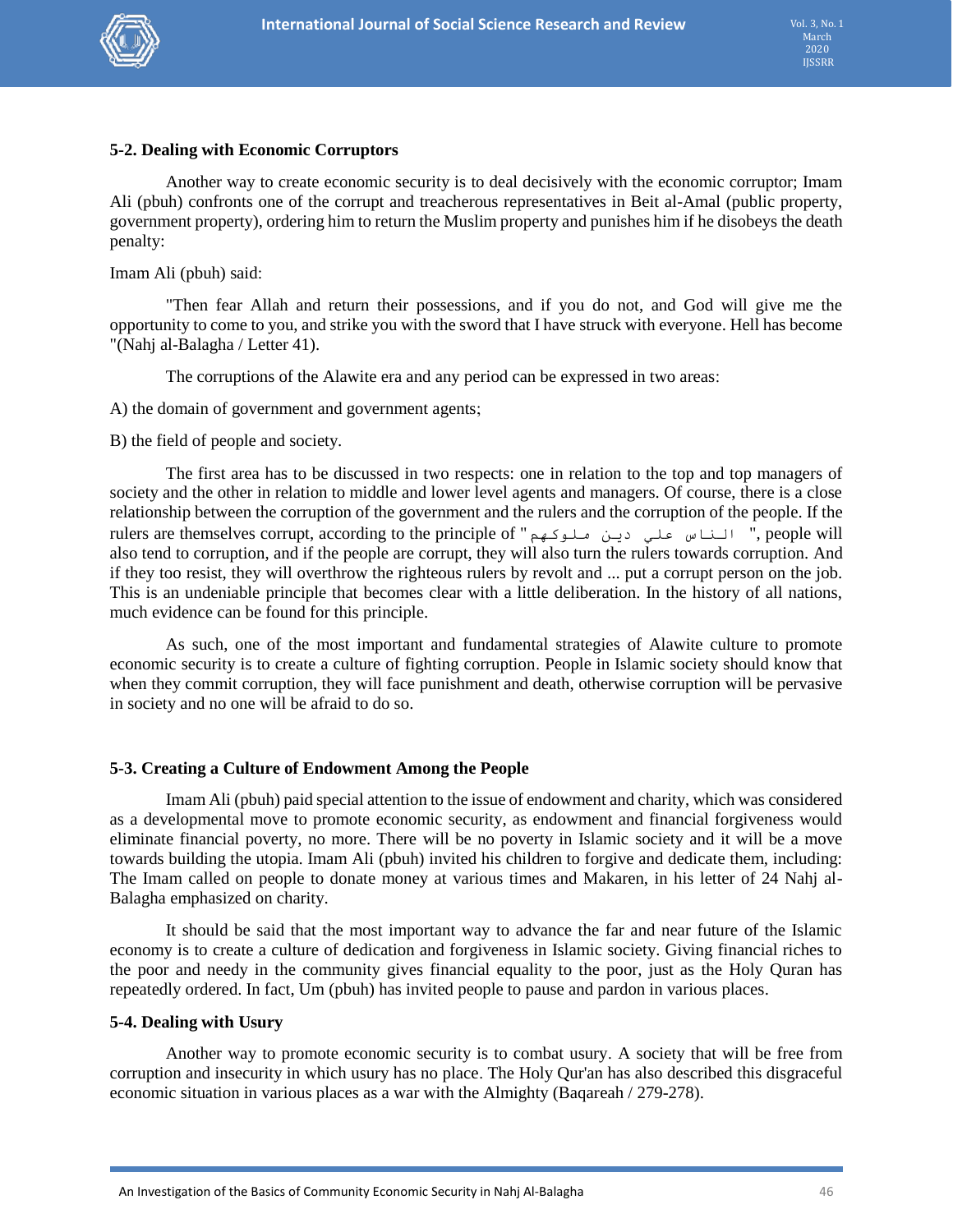

It must always be said that usury paralyzes the economy of society. Imam (pbuh) outlines how the economy is contaminated with usury, demonic justifications and concealing this misconduct in gift-giving and he considers usury to be a sedition and a test for the ummah, according to the Prophet (pbuh):

"O Ali! These people will soon be tested with their possessions... Yet they await His mercy and consider themselves safe from the power and wrath of God .., Make wine on the pretext that it's grape juice and bribe that gift and they consider usury to be a kind of transaction. Saying, O Prophet! At what time did I know people on what basis Whether on the basis of apostasy or on the basis of sedition and experimentation. The Prophet (pbuh) said: On the basis of sedition and testing "(Nahjul Balagheh / Sermon 156).

Therefore, the fight against usury is one of the ways to create economic security in society. Usury drives man away from religion in such a way that he deviates from the small and great affairs of Islam, which is utterly ignorance and religion.

#### **5-5. Fight against Hoarding**

Another way to provide a secure economy is to fight against hoarding. Hoarding is the preservation of the commodity and all that is essential to people's lives in order to profit at an expensive time. Commodity hoarding is one of the prohibitions of the Islamic religion, since the commodity must always be in the market place so that everyone can use it equally easily and without any difficulty.

Imam Ali (pbuh) wrote to Malik Ashtar:

"Know that there are those among the merchants who Narrow-minded And bad deal And curmudgeon And they are hoarders Who forcefully think for their benefit And they sell the goods at whatever price they want That this pest is harmful to all members of society And there is a big disadvantage to the ruler" (Nahj al-Balagha / Letter 53).

The Imam (pbuh) orders the owner of Ashtar to punish the hoarder after banning hoarding. Thus, hoarding destroys the sense of security and psychological security of the community, and in the sense of chaos between the community and the cause of public harm. Hoarding also increases deprivation in the lower classes.

#### **5-6. Fair Judgments in Matters**

Another strategy for ensuring and enhancing the economic security of a community is to make fair and fair judgments on its agents and people. Problems will be eliminated when everyone Fair Judgment and acts for justice in their own right. Laws must be defined and everyone must obey them and punish offenders for economic security.

Imam Ali (pbuh) sets out the criteria for judges to include:

"Superiority, seriousness, fatigue, lack of effectiveness in litigation, lack of insistence on wrongdoing, truthfulness, avoidance of greed, accuracy in judgment, caution in judgment and decisiveness" (Nahj al-Balagheh / Letter 53).

The decisiveness of the judiciary is paramount in ensuring the economic security of the community. If the judiciary and the judiciary are not decisive in dealing with economic criminals and corruptors, they will never succeed in fulfilling their task of achieving economic security. The letter of Imam (pbuh) expresses this truth (Nahj al-Balagha / Letter 53).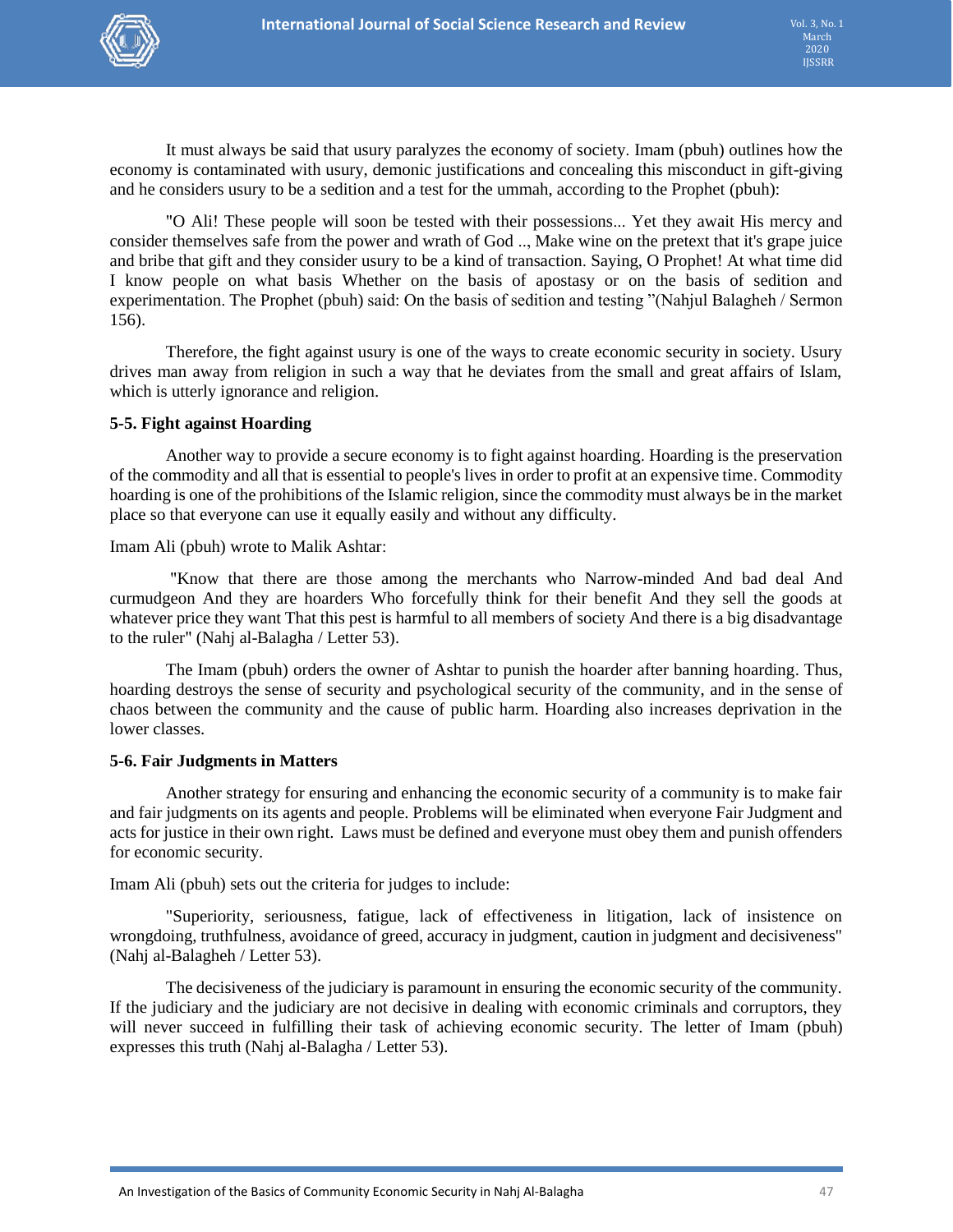

The scientific and practical course of Amir al-Mu'minin Ali (pbuh) is a unique model of establishing a judicial system to ensure the economic security of society, whose determination to deal with traitors and corruptors of economic security is exemplary.

# **5-7. Creating a Boom in the Economy**

Another way of securing and promoting economic security in the Islamic community is to create a boom in production. Brokers and community members should strive to keep the economy running and working in a different way.

Civil and economic development plays an important role in economic security .In his letter to Malik Ashtar, Amir al-Mu'minin Ali (pbuh) referred to the development and development of the land to the Egyptians and demanded that he pay special attention to the development of the Islamic regions as a guarantee of taxation. In letter 53, Imam Ali (pbuh) has emphasized economic prosperity and invites Malik Ashtar to develop the land:

"Your effort in developing the land should be more than taxing..." (Nahj al-Balagha / Letter 53).

Therefore, the production boom is one of the most important strategies for enhancing economic security that contributes to a healthy economy. A society that fails to meet its own needs and which is dependent Others needs will be shaken by economic. Therefore, independence and lack of economic dependence on others is an undeniable necessity for Islamic society.

#### **5-8. Pattern of Consumption Correction**

One of the ways to promote economic security in society is to create a consumption-based model That makes people in the community right and good. In this kind of system everything has to be consumed as much as it is and no more than himself. The Alawite government regarded this economic strategy as an important ammunition.

Imam Ali (pbuh) said to Alaa bin Zayd who was one of their companions and had a very luxurious and spacious home:

"What are you doing with this big house in the world? While in the Hereafter they need it more. Yes you can reach the hereafter with this house! In this spacious home, Join your relatives in charity and the rights you have To the rightful owners, Then you will be able to pay the hereafter with this spacious house "(Nahj al-Balagha / Sermon 209).

Thus, in a healthy and desirable economic system, individuals and agents must adjust consumption to the extent necessary. The consumption pattern is functional and correct, one of the important results of which is to avoid waste and consumption of domestic goods rather than foreign goods.

# **5-9. Fair Distribution of Public Property (Beit Al-Mal):**

Equitable distribution of public property (Beit al-Mal) is another strategy to enhance the economic security of the Islamic community. The Alawite government agents did their best in the fair division of public property (Beit al-Mal). Amir al-Mu'minin Ali (pbuh) repeatedly sent letters to his agents And they would order the necessary things:

"If I had the wealth I would have been equal among them Let alone wealth is God's wealth And they are all servants of God and share in the property of of bait al-mal. Be aware that giving wealth is in itself an extravagance. " (Nahj al-Balagheh / Sermon 15).

Thus, one of the most important economic strategies of Islam is the equal division of bait al-mal. An economy based on the just system of Alawite rule.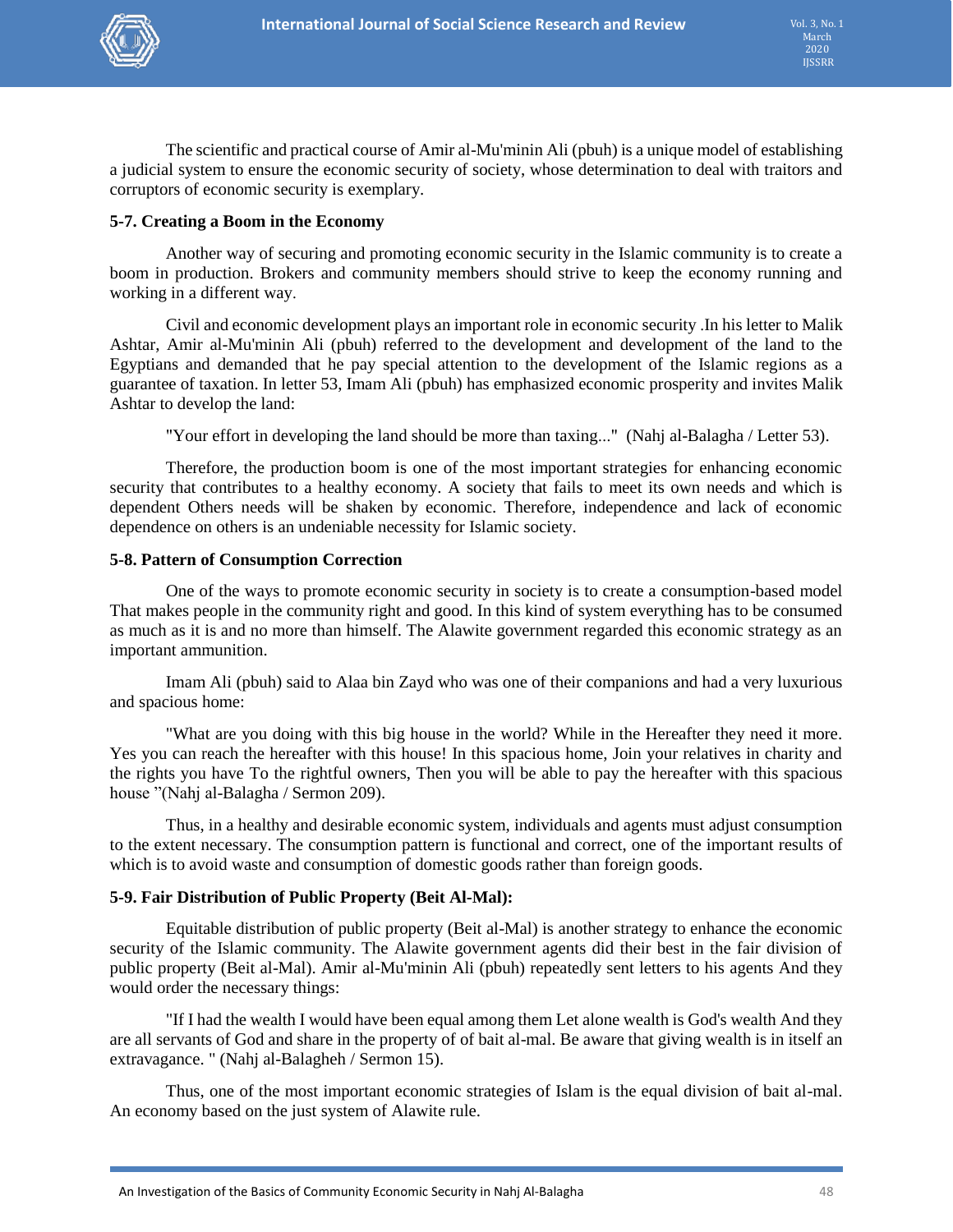

# **5-10. Curbing Economic Poverty**

One of the issues that has pressured some people in the past is the issue of financial poverty. In fact, people have been plunged into poverty for various reasons that have made life difficult for them. The Islamic religion pays special attention to eradicating poverty in society and religion's orders are that people should help one another in financial matters and officials in that community must plan to curb poverty It is true that poverty leads society to destruction and collapse.

It is said that Imam Ali (pbuh) said:

"Poverty cause weakness in religion and perversion of reason and create hatred and enmity"

(Nahj al-Balagha / Wisdom 70).

his means that the poor society is weak in their religion and the enemies can easily overthrow it with economic plots, so poverty must be controlled and even eradicated in the Islamic society, and the authorities should take care of the poor Until they are attacked by enemies.

It is said that Imam Ali (pbuh) said:

"Certainly the destruction of a country is due to the poverty of its people" (Nahj al-Balagha / Letter 53).

It has therefore become clear that poverty control is an important component of economic defense that brings security.

#### *Conclusion*

As such, economics is one of the most important aspects of the social system of human life that will play a major role in the development of society and will create the areas of dignity, growth and growth of Islamic society. The economy will become a source of social progress when it is not contaminated. These include usury, injustice, discrimination, ineffective management, and the like. Therefore, strategies to enhance economic security need to be implemented to turn threats into opportunities. The most important rule of Oswah since the early days of Islam can be traced to the Alawite rule, which was in accordance with the rule of Amir al-Mu'minin Ali (PBUH). We also find that the Imam (as) in Nahj al-Balagha presents strategies for providing economic security, which are summarized as follows:

1. Supervision of affairs:

In an economic system, the affairs of the brokers and the people must be monitored, otherwise the system will have slips, some of which cannot be compensated. But if careful oversight is in place, there will be no slipping.

2. Dealing with a corruptor:

Another way to strengthen the economic system for security is to deal decisively with the corrupt; be a broker or a normal person, because if there is no collision, the corruptions will be worse.

3. Creating a Waqf Culture:

The next strategy of Nahj al-Balagha for economic security is to create a culture of endowment and forgiveness among the community. Creating such a culture will eradicate poverty, and people will become almost financially alike and eventually achieve financial stability.

4. Combating usury:

Another strategy of the desirable economic system is to combat the evil system. Toxic economics is to say an economy where there are things like usury. Usury drives people away from work.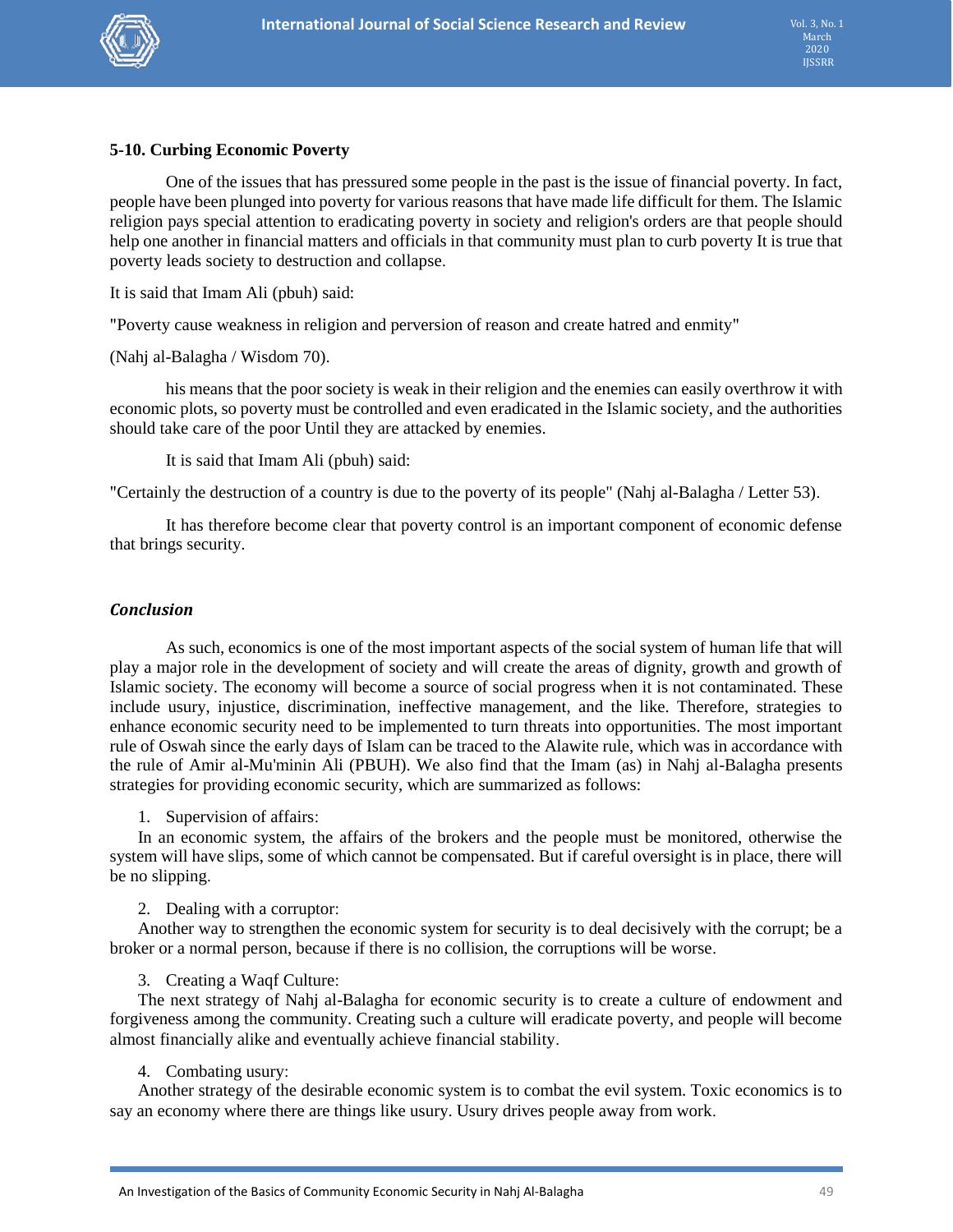

5. Fight against hoarding:

Another cause of the poisoned economy is the presence of hoarding in that economy. Commodity hoarding is a poisoned investment to raise the price of the commodity to change the commodity price system. One of the precise strategies of the Alawite government has been to combat commodity hoarding.

#### 6. Just judgment:

Another indicator of a favorable economy is the establishment of a fair judiciary that frightens public servants and people from economic plunder and corruption. If a precise justice system is formulated in the economy of a society, that society will be left out of visible and invisible corruption.

# 7. Boom in the economy:

Another strategy endorsed by the Alawite government was to boost economic production. In fact, the people and the government are doing business, trying not to get involved in economic dependence.

8. consumption correction pattern:

One of the most important strategies is the favorable economy. This solution keeps individuals in the community away from wastefulness and economic dependency and ensures the economic security of society.

9. Fair Distribution of Public Property (Beit -Al-Mal):

Another of the economic security strategies in the nominal economic system is the fair division of beital-mal, which agents and the public must work together to implement in order to form a favorable economic system.

10. Curbing economic poverty:

The next strategy of Nahj al-Balagha to provide economic security is to contain economic poverty; the authorities must take care of the people, if they are unemployed, they should create jobs for them to get rid of financial poverty.

# *References*

The Holy Quran.

Nahj al-Balagheh.

Almasi, Jalil, (1979), "Fighting Economic Corruption in Imam Ali's Government", Kayhan Magazine, no.

Bahrami, Hamzeh Ali and Somayeh Mahdieh, (1986), "An Analysis of the Practical Mechanisms of Resistance Economics in Nahj al-Balagheh Based on Governmental Duties", Nahj al-Balagheh Research Journal, No. 55.

Bastani, Fouad Afram, (1996), "Abjadi Culture", Tehran: Islamic Publications.

Boroumand, Shahzad et al., (2008), "Economic Security in Iran and Some Selected Countries", Tehran: Parliament Research Center.

Dehkhoda, Ali Akbar, (1998), The Dictionary, Tehran: Tehran University Press.

Khosravi, Amir, and Najaf Lakzai, (2016), "Economic Security from the Perspective of Imam Ali (PBUH) with Emphasis on the Treaty of Malik Ashtar", Nahjol Balagha Research Journal, No. 50.